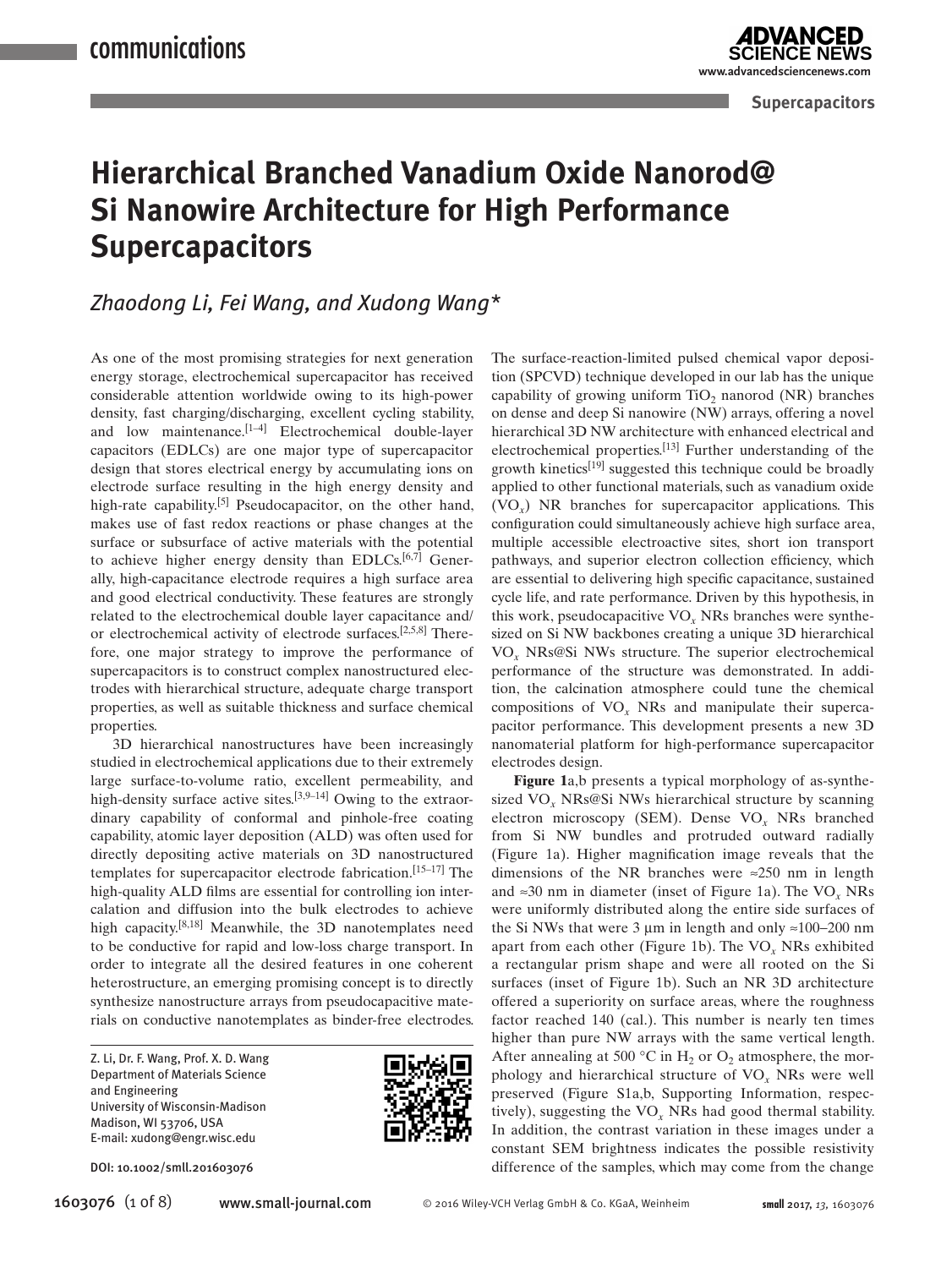



Figure 1. SEM of typical morphologies of as-synthesized VO*x* NRs@Si NWs hierarchical structures. a) Top view and b) cross section view; insets indicating the dimensions of the NR branches were ≈250 nm in length and ≈30 nm in diameter. c,d) TEM images of typical morphologies and crystal structures of as-synthesized VO*x* NRs@Si NWs hierarchical structures. c) Si backbone is uniformly covered by ultrathin NRs. d) HRTEM image shows the rectangular shape of the NR with a flat tip surface. Inset SAED pattern confirmed single crystallinity of the  $V_2O_5$  phase, and e) the lattice fringes were indexed as the (301) and (110) planes of  $V_2O_5$ , respectively.

of vanadium-based oxides phases by the modification of the calcination atmosphere.[20]

Transmission electron microscopy (TEM) was used to further study the morphology and crystal structure of the VO*x* NRs. Figure 1c shows a TEM image of VO*x* NRs rooted on Si NW surface. The surfaces of Si backbone were uniformly covered by ultrathin NRs. Closer observation shows the rectangular shape of the NR with a flat tip surface (Figure 1d). Corresponding selected area diffraction (SAED) pattern (inset of Figure 1d) confirmed single crystallinity of the vanadium pentoxide  $(V_2O_5)$  phase. From the highresolution TEM (HRTEM) image shown in Figure 1e, the lattice fringes were identified with an interplanar spacing of 0.29 and 0.34 nm, which were indexed as the (301) and (110) planes of  $V_2O_5$ , respectively. Notably, a few NRs exhibited a sword-like tip whereas their diameter was nearly identical to the flat-tip NRs. These NRs were found to be the  $VO<sub>2</sub>$  phase. The lattice spacing was determined to be 0.23, 0.25, and 0.25 nm from the fast fourier transform (FFT)of the HRTEM image (Figure S2, Supporting Information), matching well to the (020),  $(2\overline{11})$ , and (21 $\overline{1}$ ) planes of VO<sub>2</sub>, respectively. Therefore, the as-synthesized  $VO<sub>x</sub>$  NRs contained both  $V<sub>2</sub>O<sub>5</sub>$  and VO<sub>2</sub> phases. Figure S3a,b (Supporting Information) shows a  $VO<sub>x</sub> NR$  after annealing in  $H<sub>2</sub>$  atmosphere. The NR surfaces were covered by a  $\approx 3-4$  nm thick percolated layer, a mixture of randomly oriented nanocrystals with amorphous intercalations. This is different from the sharp edges that were observed from the as-prepared VO*x* NRs (Figure 1d). Formation of the percolated layer revealed the significant vanadium-based oxide phase transition at the surface during hydrogen treatment. In comparison, the  $VO<sub>x</sub> NR$  after  $O<sub>2</sub>$ annealing held much better crystal quality despite some lattice distortions occurred at the NR's surface (Figure S3c,d, Supporting Information).

X-ray diffraction (XRD) was used to further analyze the mixed phase and phase evolution of VO*x* NRs upon different heat treatments (Figure S4, Supporting Information). Both  $V<sub>2</sub>O<sub>5</sub>$  and  $VO<sub>2</sub>$  exhibited significant signal in the as-received VO*x* NR@Si sample, which is consistent with the TEM observation. After  $H_2$  treatment, the  $VO_2$  phase became more dominant in the sample due to the partial reduction of vanadium oxide. The mixed-valent VO*x* has been found beneficial for the electrochemical pseudocapacitor application.[2,20] When the sample was annealed in  $O_2$  atmosphere, however, the vanadium oxide phase in the NR was completely converted into  $V_2O_5$ . It was also found that the pure  $V_2O_5$  was obtained from ALD  $VO_x$  films grown at 350 °C. The temperaturerelated phase variation was consistent with others' work where different valance states of vanadium were obtained by chemical vapor deposition at different temperature using the same precursors (VOCl<sub>3</sub> and  $H_2O$ ).<sup>[21,22]</sup>

The surface chemistry and elemental information of VO*x* NRs and films are an essential factor for the supercapacitor performance, and they were studied by X-ray photoelectron spectroscopy (XPS). **Figure 2**a shows the full spectra of XPS survey scans from the VO*x* films, as-received, H-treated and O-treated VO*x* NRs, in which elements of Si, V, and O can be clearly identified. To analyze the surface chemical states, the V 2p region near 520 eV of the XPS spectra were examined (Figure 2b). All samples exhibited a typical two-peak structure (V  $2p_{3/2}$  and V  $2p_{1/2}$ ) due to the spin–orbit splitting. Broader V  $2p_{3/2}$  and V  $2p_{1/2}$  peaks were observed in as-synthesized  $VO<sub>x</sub>$  NRs and  $H<sub>2</sub>$  treated  $VO<sub>x</sub>$ NRs compared to those from  $O_2$  treated  $VO_x$  NRs and  $VO_x$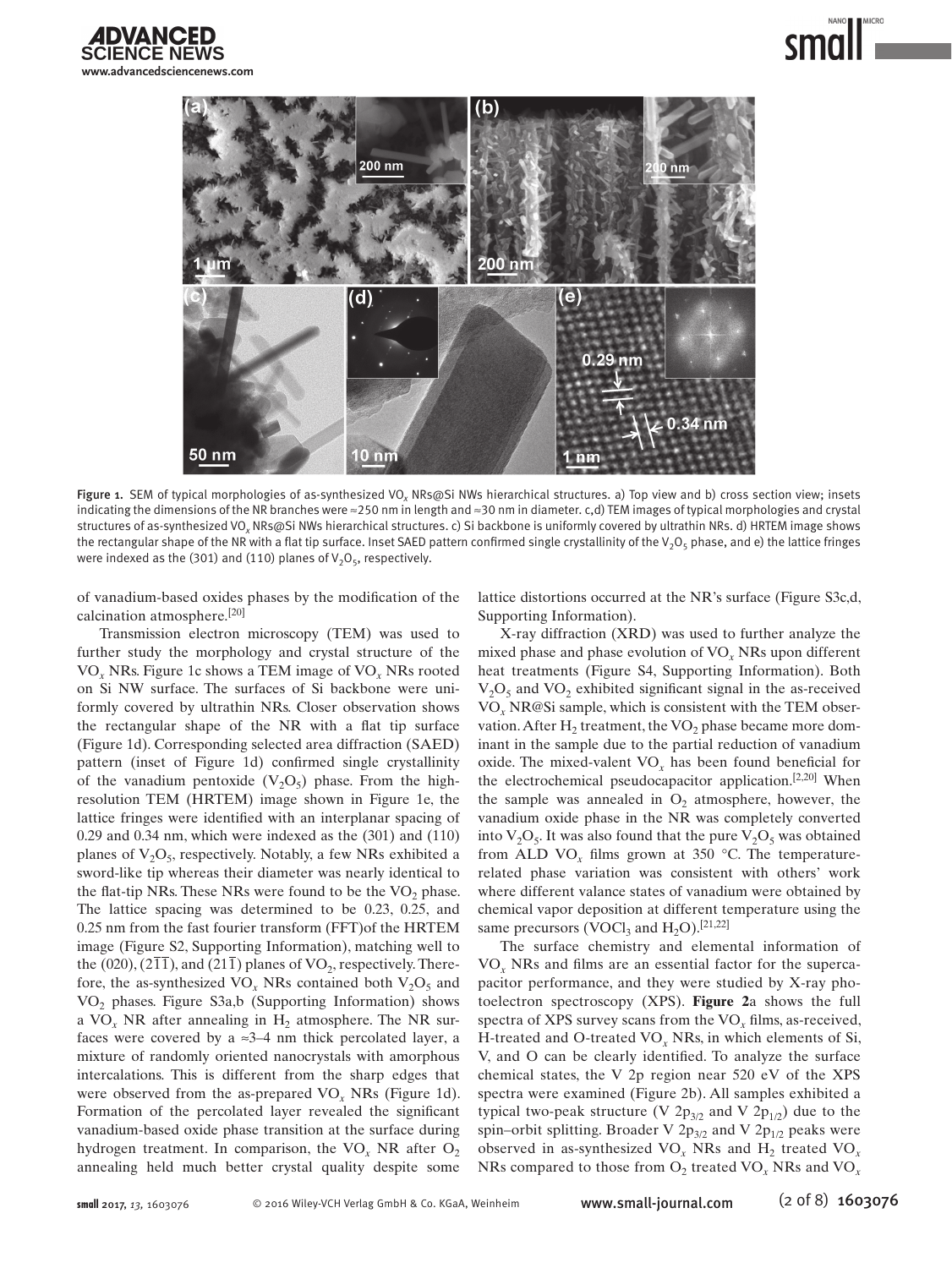



Figure 2. XPS characterization of VO*x* NRs and films. a) Full XPS spectra. b) V 2p scan near 520 eV. c) The deconvoluted spectra for V 2p peak of all samples upon different prepare conditions. The mixed valence states were found in as-synthesized NRs. H<sub>2</sub> treatment introduced more mixed valence states, whereas  $O_2$  treatment converted it into pure  $V_2O_5$  phase. The same pure  $V_2O_5$  phase was observed on ALD VO<sub>x</sub> film sample.

films. In order to elucidate the different chemical binding states of the V element, the deconvoluted spectra for V 2p peaks were investigated (Figure 2c). The binding energies of  $V^{5+}$ ,  $V^{4+}$ , and  $V^{3+}$  valence states to the V 2p<sub>3/2</sub> peak could be assigned at 518.0, 516.4, and 514.8 eV, respectively. For the V  $2p_{1/2}$  peak, such binding energies were assigned at 525.4, 524.1, and 522.4 eV, respectively.<sup>[20]</sup> The  $V^{5+}$  and  $V^{4+}$ states were observed in as-synthesized VO*x* NRs, which was consistent with the TEM and XRD results. The valence states would be further reduced by extra  $H<sub>2</sub>$  treatment, and therefore, the  $V^{3+}$  states were discovered in  $H_2$ -VO<sub>x</sub> NRs. However,  $V^{3+}$ -related structure was not observed from the XRD spectra, suggesting the amount of  $V^{3+}$  may not be significant enough to form as isolated phase and they might be contained in the percolated thin layer around the NRs. No lower chemical states of vanadium were observed from the oxygen-treated sample, further confirming that the  $VO<sub>x</sub> NRs$  were fully transferred to the  $V<sub>2</sub>O<sub>5</sub>$ . The pure  $V<sub>2</sub>O<sub>5</sub>$ phase was also obtained for the ALD vanadium oxide film sample.

The mixed valence states of metal oxide have been found being able to enable multiple charge storage mechanisms with small internal resistance, and highly reversible and faster charge transfer kinetics.[2] Typically, vanadium oxide was applied as a negative material of supercapacitor since the intercalate of  $Li^+$  into  $VO_x$  leading the reduction of vanadium during the charging cycle.[23,24] Prior to applying the VO*x* NRs@Si NWs architecture to supercapacitor system, an additional layer of VO*x* polycrystalline thin film was deposited by ALD (typically 100 cycles) to completely cover the Si surfaces and prevent the contact between Si and electrolyte. When LiCl is utilized as the electrolyte, as shown in **Figure 3**a, such reversible redox transitions likely included the insertion/extraction of lithium ions as well as the transitions between different valence states of vanadium.[23–25] In addition, owing to the mixed compositions of vanadium oxide, excellent surface/body ratios, and the conductive Si NW cores, the 3D hierarchical VO*x* NRs@Si NWs heterostructure could be a promising electrode structure for supercapacitor design. Cyclic voltammetry (CV) measurement was performed on as-synthesized VO*x* NRs in an 8 M LiCl solution with a scan rate from 1 mV s<sup>-1</sup> to 2 V s<sup>-1</sup> (Figure 3b). The 1.2 V potential window (−0.5 to 0.7 V) is the maximum value of VO*x*-based supercapacitors in LiCl electrolyte.[1,26] Although there was no distinct sharp redox peaks in the CV profile, the shape of the curve deviated from the ideal rectangle, implying its faradaic pseudocapacitive nature.[27] Such pseudocapacitance is usually considered to be originated from the charge transfer in surface redox reactions of VO*x*. Meawhile, peaks were observed at −0.4 and 0.4 V on the anodic–cathodic curves, demonstrating the possible bulk redox reaction also occurred on VO*x* NRs. This battery-behavior provided a substaintial amount of chargestorage capacity additional to pseudocapacitance.<sup>[28]</sup> Notably, the peaks were weak but broad, which indicates the charge exchange between the VO*x* NRs and the LiCl electrolyte was almost independent of the applied bias. This characteristic was very similar to that of hydrous ruthenium oxide, which was a characteristic of ideal pseudocapacitor-like materials.[20,29] Moreover, the symmetric shape of the CV curves suggested that the VO*x* NRs@Si electrode was highly reversible up to 2 V s<sup>-1</sup>. This rate was higher than typically reported 0.1–1 V s<sup>−</sup>1 rates of oxide pseudocapacitors,[1,30,31] which indicates the impressive electrochemical stability of the SPCVD VO*x* NRs during charge transfer. The current showed relatively sharp switches at the boundaries of the potential window, which could be attributed to the fast ion diffusion<sup>[32]</sup> and low electrode resistance<sup>[20]</sup> as a result of the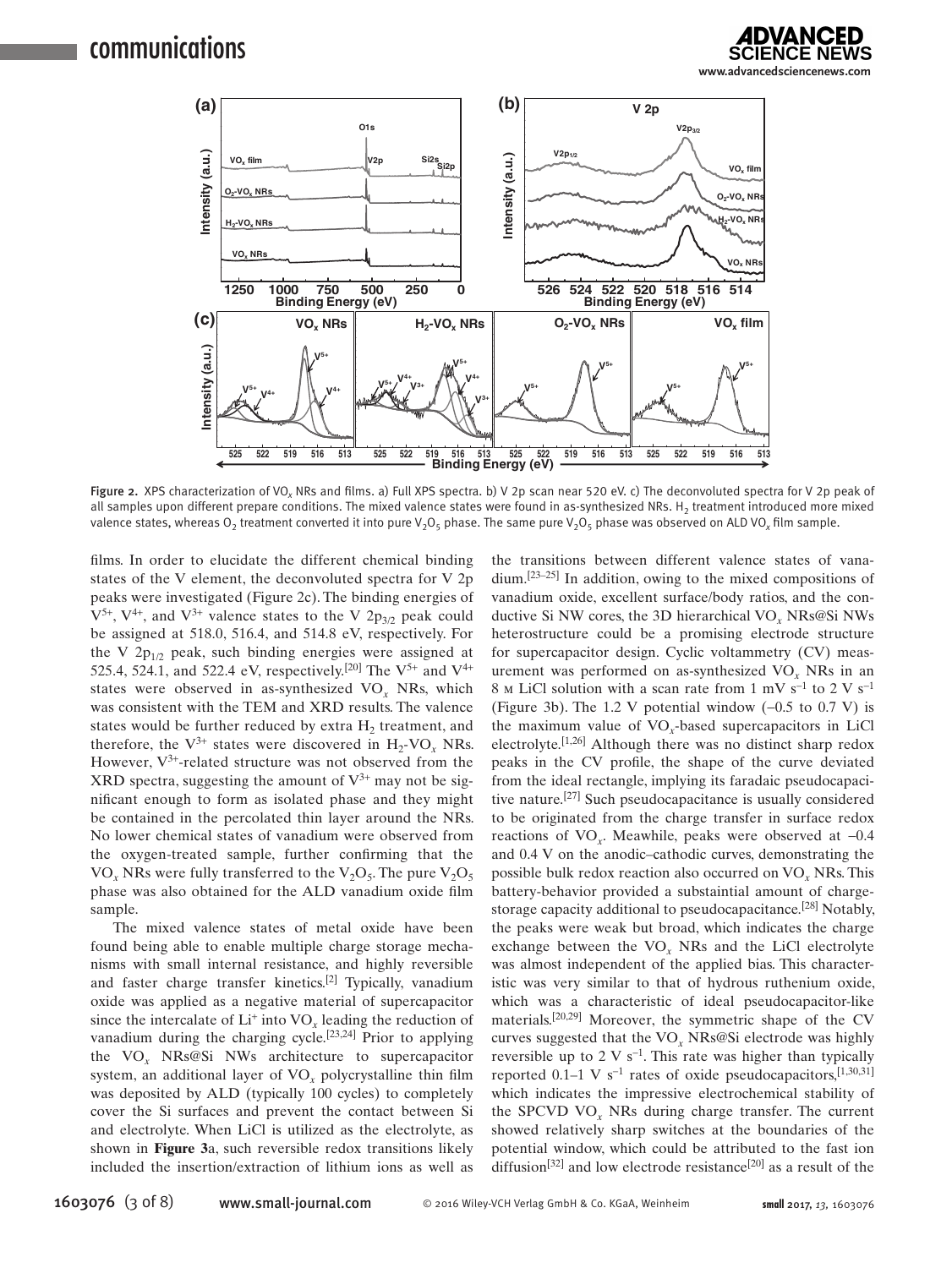**IDVANCED www.advancedsciencenews.com**



Figure 3. a) Schematic representation of electrochemical reaction mechanism by applying VO*x* NRs@Si NWs hierarchical structures as supercapacitor electrode in LiCl. b) Cyclic voltammograms and c) charge–discharge profiles of as-synthesized VO*x* NRs@Si electrodes. d) Repeated Charge– discharge behavior of as-synthesized VO*x* NRs@Si supercapacitor electrodes, which exhibited good recyclability at high-current (≈5 A g<sup>−</sup>1) charging/ discharging processes.

branched hierarchical nanoarchitecture, the reduced vanadium valence states, and the conductive Si backbone.

The VO*x* phase-related electrochemical performance was then studied on hydrogen- and oxygen-treated samples. CV curves of  $H_2$ -VO<sub>x</sub> NRs were shown in Figure S5 (Supporting Information). The broad peak in the central region of the curve was typically related to battery-like Faradaic reactions.[31,33] Such reactions were proposed to be the manifestation of the intercalating process. This is possibly due to the existence of surface percolated layer of the VO*x*, which could facilitate lithium ion intercalation into the  $VO<sub>x</sub> NRs.<sup>[34]</sup>$  The  $H<sub>2</sub>-VO<sub>x</sub> NRs$ , therefore, exhibited a relatively poor stability in electrochemical reactions and a higher degree of deviation from a rectangular CV curve. However, the synergistic effect of  $VO<sub>x</sub>$  and Si was likely introduced in the electrochemical reaction.[35] Thus, the larger potential window of 1.3 V was obtained compared to the as-synthesized VO*x* NRs. When the VO*x* NRs were converted to  $V_2O_5$  NRs through oxygen annealing, the capacitance value significantly decreased as evidenced by the lower current density and narrower potential window (Figure S6, Supporting Information). This behavior could be explained by the contribution of high resistivity as well as the nearly perfect crystal phase of  $V_2O_5$  NRs which resulted in decreased charge transport and sluggish lithium ion insertion kinetics. Nonetheless, the chemically stable  $V_2O_5$  could be beneficial to the conservation of 3D hierarchical nanoarchitecture in electrochemical charging/discharging process.

In order to represent the conspicuous advantage of this 3D hierarchical VO*x* nanoarchitecture for supercapacitor

application, the ALD VO*x* film was also deposited on Si NWs as a reference sample for CV measurement (Figure S7, Supporting Information). The same 1 V potential window was obtained due to its pure  $V_2O_5$  component. However, the capacitance of ALD VO*x* film was much lower, which was mainly because of the low conductivity of  $V_2O_5$  film and the decreased surface area of the film geometry (Figure S8, Supporting Information). Meanwhile, the unsymmetrical curve indicated that the redox reaction was not very reversible, inferring the low chemical stability of the ALD VO*x* film during charging/discharging processes.

Galvanostatic charge–discharge (C–D) was further conducted to reveal the specific capacitance of the supercapacitors at a constant current. The C–D profiles of each sample at different current densities from 0.5 to 20 A  $g^{-1}$ were shown in Figure 3c. The distorted linear shapes referred to the operation of pseudocapacitance for all samples, which further confirmed the faradaic pseudocapacitive appearance of the CV curves. It is noteworthy that a clear platform appeared when the charging process of  $H_2$ -VO<sub>x</sub> NRs reached the positive potential boundary (Figure S5b, Supporting Information). Such a platform could be a result of ion intercalation and was usually observed in battery characterizations, which was consistent to the battery-like CV curves of H2-VO*x* NRs.[36–38] In generally, all electrodes exhibited good recyclability at high-current charging/discharging processes (Figure 3d).

The specific capacitance as a function of the scanning rate and current density was calculated from the CV curves. First, the area mass densities  $\sigma$  of the active materials were determined by the following equation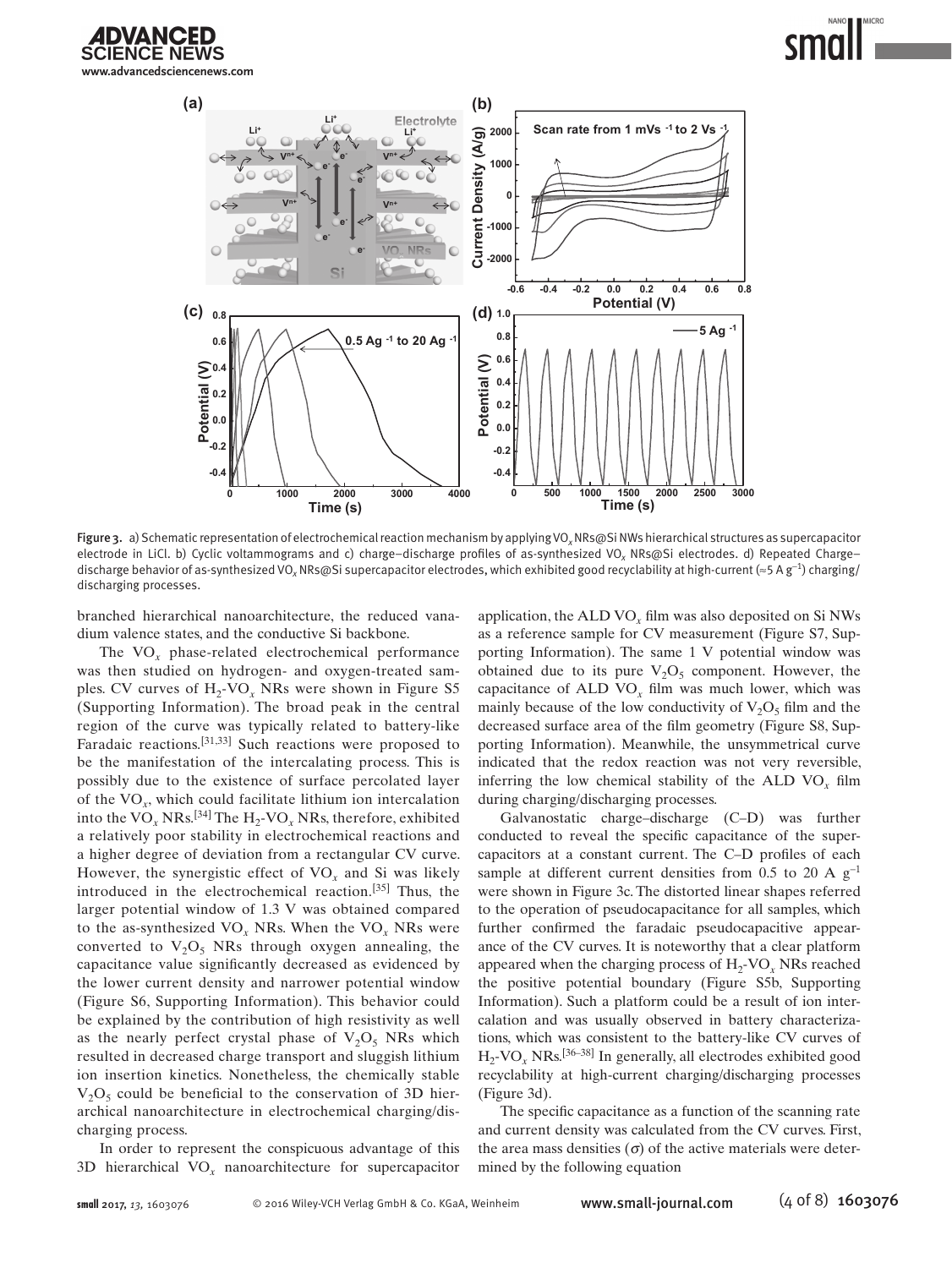

Figure 4. a) Specific capacitances calculated from the cyclic voltammetry curves measured with various scan rates. b) Specific capacitances calculated from galvanostatic charge/discharge with various current densities.  $H_2$  and  $O_2$  annealing were found to improve the specific capacitance and high-rate capability, respectively.

$$
\sigma = (m_{\text{elec}} - m_{\text{SiNWs}})/A \tag{1}
$$

where  $m_{\text{elec}}$  is the total mass of the electrode,  $m_{\text{Si NWs}}$  is the mass of corresponding Si NWs substrate before the VO*<sup>x</sup>* growth, and *A* is the area of the electrode. The active mass area density was calculated to be  $1.35 \times 10^{-6}$  g cm<sup>-2</sup> (VO<sub>x</sub> NRs@ Si NWs),  $1.12 \times 10^{-6}$  g cm<sup>-2</sup> (H<sub>2</sub>-VO<sub>x</sub> NRs@Si NWs),  $1.65 \times$  $10^{-6}$  g cm<sup>-2</sup> (O<sub>2</sub>-VO<sub>x</sub> NRs@Si NWs), and 7.79 × 10<sup>-5</sup> g cm<sup>-2</sup> (VO*x* films@Si NWs). Such extremely low mass shows the drastic advantage of this SPCVD technique owing to its development from ALD technique and has been widely used in energy-related areas.[39,40] By using Si nanostructured templates with lower mass but higher surface area, this technique could show unique merit in mass loading without influence the NRs growth.[19] In the three-electrode system, the specific capacitance based on the total mass of active material from CV data was calculated according to the equation

$$
C = \frac{\Delta t}{2m\Delta V} \bigg( \int_{V^{-}}^{V^{+}} I(V) \, \mathrm{d}V - \int_{V^{+}}^{V^{-}} I(V) \, \mathrm{d}V \bigg) \tag{2}
$$

where  $\Delta t$  is the discharging time; *m* is the total mass of active material which can be determined from the product of the

DVANCED **www.advancedsciencenews.com**

area mass densities and active area of each electrode; Δ*V* is the potential window of discharge; *V*− and *V*+ are the negative and positive boundary values of the potential window, respectively; *I* is the discharge current. Since the vanadium pseudocapacitor exhibited an nonlinear galvanostatic C–D behavior, the specific capacitance was calculated by using the linear-fitting slope (∆*V*/∆*t*) of the discharge curve in whole charge–discharge windows.

As shown in **Figure 4**a, the as-received 3D hierarchical VO*x* NRs@Si NWs electrode exhibited the highest specific capacitance of ≈710 F  $g^{-1}$  at the scan rate of 1 mV s<sup>-1</sup>. Even at the ultrahigh sweeping rate of 2 V s<sup>-1</sup>, the capacitance remains as high as  $\approx$ 580 F g<sup>-1</sup>, which was much higher than the reported values (≈450–530 F  $g^{-1}$ ) of VO<sub>x</sub>-based supercapacitor electrodes.[5,20,31,41] Hydrogen treatment further improved the specific capacitance over all scan rates. A specific capacitance of ≈930 F  $g^{-1}$  was achieved at 1 mV s<sup>-1</sup> while the value decreased to ≈590 F  $g^{-1}$  at a scan rate of 2 V s<sup>-1</sup>. However, the high-rate storage capability of the  $H_2$ -VO<sub>x</sub> NRs electrode was suffered by its unstable structures as discussed above. The most stable high-rate storage capability was obtained from the oxygen-treated VO*x* NRs, whereas the specific capacitance was much lower due to its resistive  $V_2O_5$  component. The value was ≈490 F  $g^{-1}$  at 1 mV s<sup>-1</sup> and remained at ≈450 F  $g^{-1}$  when the scan rate increased up to  $2 \text{ V s}^{-1}$ . Although the ALD VO<sub>x</sub> film had the same V<sub>2</sub>O<sub>5</sub> composition and lower exposed surface area compared to the  $O_2$ -VO<sub>x</sub> NRs, the specific capacitance obtained at small scan rates was higher than that of  $O_2$ -VO<sub>x</sub> NRs. It is known that the pseudocapacitance of oxides can approach a very high value at low scan rate (≈1 mV s<sup>-1</sup>) or when the particle sizes were very small, because, under these two conditions, electrolyte ions and electrons can both penetrate to the entire volume of oxides.<sup>[20]</sup> The less condensed polycrystalline  $V_2O_5$ film produced by ALD at 350 °C (Figure S8c, Supporting Information) would promote the penetration of ions and electrons into the metal oxide. When the scan rate was high, the specific capacitance of ALD film significantly decreased due to its low stability under faster redox reactions. Meanwhile, such electrochemical instability of ALD VO<sub>x</sub> film also led to the wretched high-rate capability and capacity retention, which will be discussed below.

The specific capacitance as a function of the discharging current density was calculated from the C–D curves according to

$$
C = \frac{I\Delta t}{m\Delta V} \tag{3}
$$

As shown in Figure 4b, with increasing current densities, the specific capacitance of all four samples decreased gradually. This observation revealed an excellent high-rate capability of the as-synthesized VO*x* NRs@Si NWs as high-performance supercapacitor electrodes. Meanwhile,  $H_2$  and  $O_2$  annealing would further improve its specific capacitance and high-rate capability, respectively. The long-term capacitance retentions of all electrodes were evaluated by C–D characterization for 10 000 cycles at a constant current density of 2 A  $g^{-1}$ (**Figure 5**a). The supercapacitor based on the as-synthesized VO<sub>x</sub> NRs retained ≈81.3% of the initial capacitance after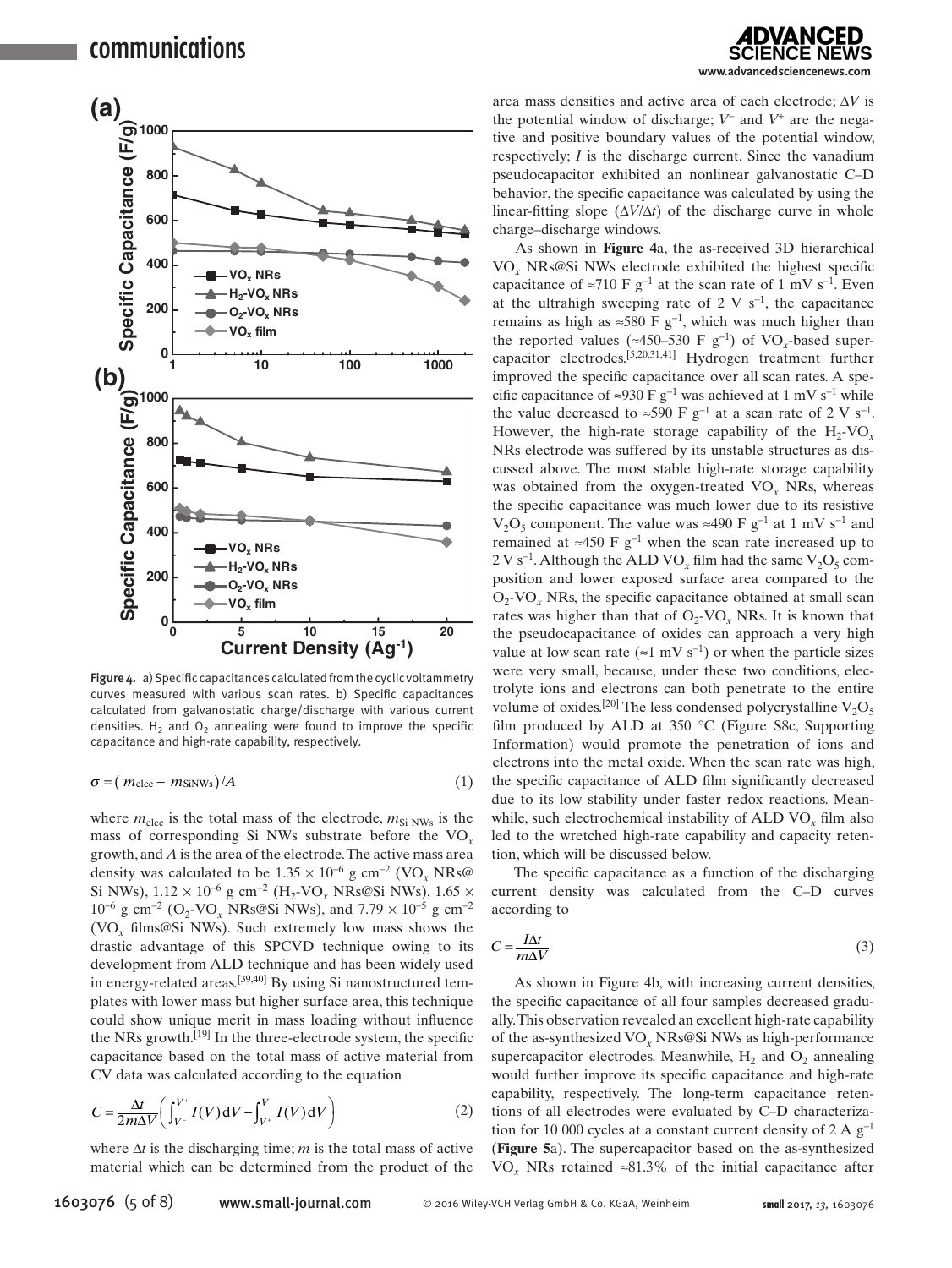

**www.advancedsciencenews.com**



Figure 5. a) A typical specific capacitance values of different VO*x*-Si electrodes as a function of charge–discharge cycle numbers. b) Nyquist plots of different VO*x*-Si electrodes obtained over the frequency range of 100 kHz to 0.01 Hz by applying 10 mV alternative signal versus the open-circuit voltage; the smallest semicircle diameter indicates the lowest of resistance in all VO*x* NRs@Si NWs electrode (inset is magnified figure at the high frequency).

10 000 cycles. The oxygen-treated sample showed the best stability with 91.1% capacity retained after the same number of charging/discharging cycles; while hydrogen-treated VO*<sup>x</sup>* NRs had 70.3% capacity retained. The poorest stability was obtained from the VO*x* films@Si NWs electrode, which only retained 31% of its original capacitance. Such retention variation was believed to be caused by the different chemical stability of the electrodes. The oxygen annealing created the most stable  $V_2O_5$  phase, whereas the surface percolated layer introduced by  $H<sub>2</sub>$  treatment improved the specific capacitance but more quickly degraded during the electrochemical reaction. Overall, the high specific capacitance, excellent high-rate capability, as well as the capacitance retention of all 3D hierarchical VO*x* NRs@Si NWs electrodes largely exceeded others' vanadium oxide-based electrodes (Table S1, Supporting Information).

Electrochemical impedance spectroscopy (EIS) was further performed to understand the electronic transport behavior of 3D hierarchical VO*x* NRs@Si NWs structures. Nyquist plots derived from the EIS data were presented in Figure 5b with enlarged details shown in the inset. All four electrodes in this work showed typical features of supercapacitors. In the high-frequency region, the size of the semicircle implied the existence of charge-transfer resistance. As shown in the inset of Figure 5b, very small semicircles of both as-prepared and  $H<sub>2</sub>$  treated samples evidenced the rapid charge transport in these two electrodes. Besides, the charge-transfer resistances of all VO*x* NRs samples in this work were found to be ranging from ≈6 to ≈16  $\Omega$ , which were comparable to the reported values (10–20  $\Omega$ ) of vanadium oxide-carbon-based electrodes and much lower than those of stacked and bulk  $V_2O_5$  electrodes (30–60 Ω).<sup>[1,5]</sup> The equivalent series resistance (ESR) was determined from the first interception on the real axis of the Nyquist curve, which represents the total resistance of electrolyte, electrodes, and the contact between the electrode and current collectors.[20,23,24] Small ESR was found from the as-synthesized and hydrogen-treated electrodes due to their better charge transport behavior. In addition, the increased slope of the line in the low-frequency region suggested an increased capacitive behavior for the as-synthesized and  $H<sub>2</sub>$  treated VO*x* NRs.[42,43]

From the galvanostatic C–D results, the energy density (*E*) and power density (*P*) of each 3D hierarchical VO*x* NRs@Si NWs structures were evaluated. The energy and power densities were calculated from the charge/discharge curves by the equations

$$
E = \frac{C(\Delta V)^2}{2} \tag{4}
$$

$$
P = \frac{E}{t} \tag{5}
$$

where  $E$  is the average energy density,  $C$  is the specific capacitance,  $\Delta V$  is the discharge potential window, *P* is the average power density, and *t* is the discharge time. Strikingly, the as-synthesized 3D VO*x* NRs@Si NWs structure exhibited a very high energy density of 145.5 Wh kg<sup>-1</sup> at a power density of 264.1 W kg<sup>-1</sup> and 126.0 Wh kg<sup>-1</sup> at a power density of 11.4 kW kg−<sup>1</sup> . Both energy density and power density were slightly higher for  $H_2$ -treated samples. Although the energy densities were significantly decreased from O<sub>2</sub>-VO<sub>x</sub> NRs@Si NWs electrodes, these values were still higher than the values of previously reported vanadium oxide-based electrode by applying the same electrolyte.[1,44,45]

In summary, we successfully synthesized high-density 3D hierarchical VO*x* NRs@Si NWs structure for supercapacitor electrode development. The NW architecture could offer large surface areas, good charge transport properties, and mix-valance vanadium compositions. A 720 F  $g^{-1}$  specific capacitance was achieved from this 3D NW architecture at a discharging current density of 0.5 A  $g^{-1}$ , which was 38.5% higher than that of VO*x* films@Si NWs structure. The comparison evidenced that a 3D NW architecture was superior to straight NW arrays for supercapacitor electrode design. Moreover, calcination of VO*x* NRs in different atmospheres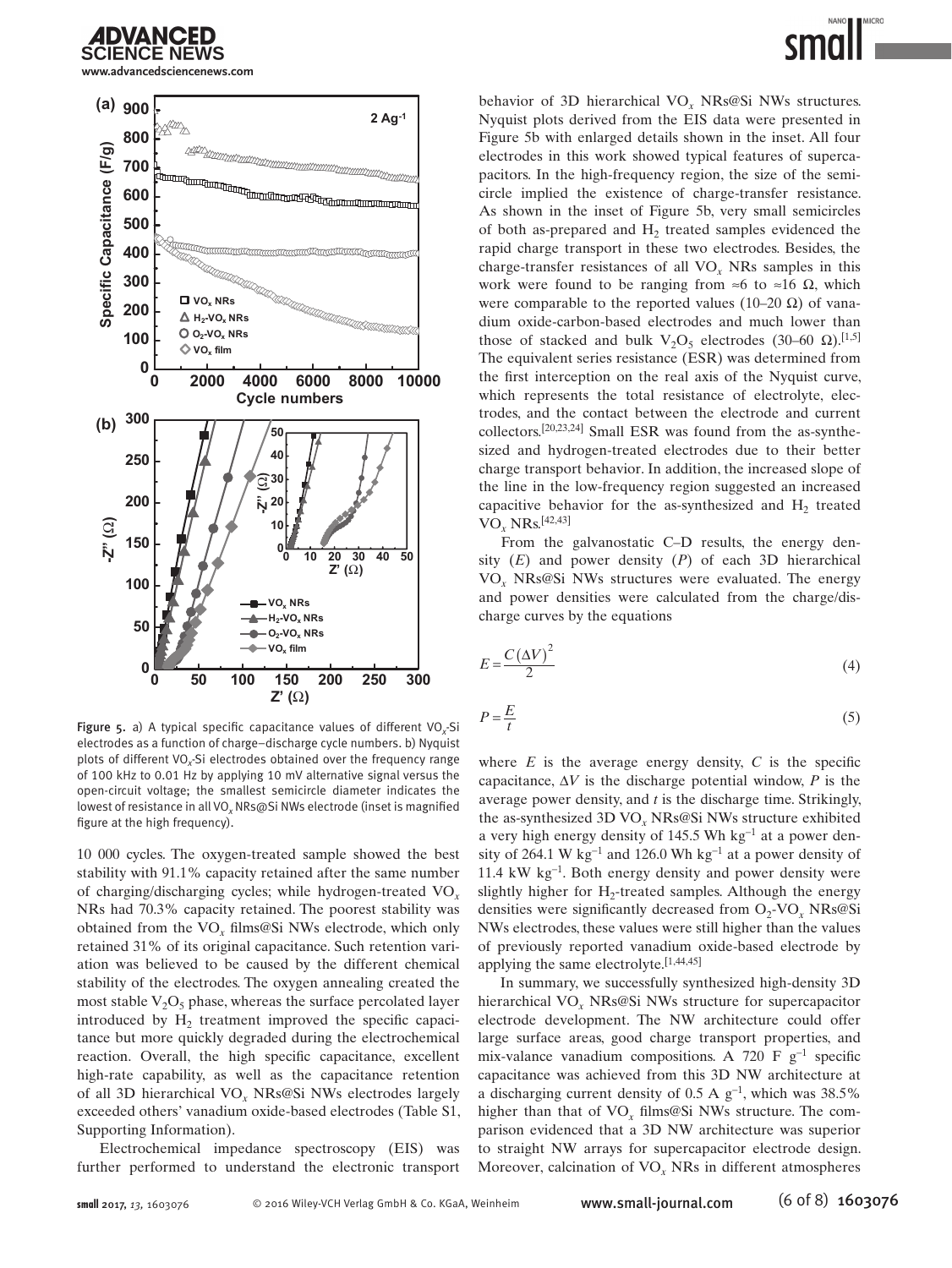## communications

was able to engineer the valence state and phase of VO*<sup>x</sup>* NRs, and thus tuned their supercapacitor performance. The specific capacitance could be further improved by introducing more mix-valence vanadium compositions through  $H_2$ annealing, with the maximum value approached 950 F  $g^{-1}$  at 0.5 A  $g^{-1}$ . O<sub>2</sub> annealing was able to convert all NRs to the pure  $V_2O_5$  phase, which exhibited lower specific capacitances but enhanced high-rate capability and stability. The as-synthesized VO<sub>x</sub> NRs had good cyclability with ≈81.3% of the initial capacitance retained after 10 000 cycles. Both energy density and power density were significantly improved by the 3D NW architectures compared to other reported regular geometries. This facile and low-cost technique introduced a novel route toward high-performance supercapacitor electrodes design using high-density 3D hierarchical NWs.

#### **Experimental Section**

Preparation of 3D Hierarchical VO<sub>x</sub> NRs@Si NWs Heterostruc*ture*: The Highly orientated 3 µm long Si NWs arrays were fabricated via metal-assisted chemical etching method.<sup>[13]</sup> Thereafter, VO<sub>x</sub> NRs were grown by SPCVD on Si NWs arrays in a home-made ALD system using VOCl<sub>3</sub> and  $H_2O$  as precursors. In the SPCVD process, the as-received Si NW arrays were placed at the center of the stainless steel ALD chamber. A constant flow of 40 sccm  $N<sub>2</sub>$  was applied into the chamber as the carrier gas, which provided a background pressure of 4.2 Torr. The chamber temperature was kept at 650 °C. In a typical VO<sub>x</sub> NRs growth process, VOCl<sub>3</sub> and  $H_2O$  vapor precursors were pulsed into the chamber for 1.5 and 0.75 s, respectively, and separated by purging  $N<sub>2</sub>$  for 60 s. Thus, one growth cycle included 0.75 s of H<sub>2</sub>O pulsing + 60 s of N<sub>2</sub> purging + 1.5 s of VOCl<sub>3</sub> pulsing + 60 s of N<sub>2</sub> purging. After 400-cycle growth, the chamber was cooled down to room temperature naturally under  $N_2$ flow (Scheme S1, Supporting Information).

To prepare for the electrochemical characterization, the asreceived VO*x*@Si heterostructure was loaded in the ALD chamber again for 100-cycle VO*x* film overcoating. The growth conditions were 1 s of H<sub>2</sub>O pulsing + 60 s of N<sub>2</sub> purging + 0.5 s of VOCl<sub>3</sub> pulsing + 60 s of N<sub>2</sub> purging at 350 °C. Fifteen samples were prepared in total. Among them, five samples were then annealed in H<sub>2</sub> and other five samples were annealed in  $O_2$  at 500 °C for 8 h to engineer the chemical compositions of the VO*x* NRs. Using the same deposition condition, 500-cycle ALD VO*x* film was also deposited on Si NWs as a reference sample.

*Structural Characterization*: The morphologies of the 3D hierarchical VO*x* NRs@Si NWs heterostructures were characterized by LEO 1530 GEMINI scanning electron microscopy (Zeiss, Germany). Tecnai TF-30 transmission electron microscopy (FEI, OR, USA) and X-ray diffraction (Bruker D8, Bruker, MA, USA) were implemented to study the crystal structure. X-ray photoelectron spectroscopy measurements were conducted for the elemental analysis on a Thermo Scientific K-alpha XPS system with Al K $\alpha$  source.

*Electrochemical Measurements*: The electrochemical measurements were performed in an electrochemical cell of three-electrode systems. The VO*x* NRs@Si NWs were covered by epoxy leaving an exposed active area of  $\approx$ 0.5 cm<sup>2</sup>. The reference and counter electrodes were saturated calomel electrode and Pt, respectively. 8 m LiCl solution (Sigma-Aldrich, 99.99%) was used as the electrolyte.



All electrodes were connected to a potentiostat system (Metrohm Inc., Riverview, FL) for the electrochemical measurements. CV curves were measured in a suitable potential window based on the samples' characteristics with scanning rates ranging from 1 mV  $s^{-1}$ to 2 V s<sup>−</sup>1. The galvanostatic C–D performances of all samples were measured under the current density varied from 0.5 to 20 A  $g^{-1}$  in their corresponding potential window. The EIS measurements were conducted by applying 10 mV alternative signals versus the opencircuit voltage in the frequency range of 100 kHz to 0. 1 Hz.

#### *Supporting Information*

*Supporting Information is available from the Wiley Online Library or from the author.*

#### *Acknowledgements*

*This work was supported by the U.S. Department of Energy (DOE), Office of Science, Basic Energy Sciences (BES), under Award No. DE-SC0008711.*

- [1] M. Li, G. Sun, P. Yin, C. Ruan, K. Ai, *ACS Appl. Mater. Interfaces* **2013**, *5*, 11462.
- [2] M. K. Song, S. Cheng, H. Chen, W. Qin, K. W. Nam, S. Xu, X. Q. Yang, A. Bongiorno, J. Lee, J. Bai, T. A. Tyson, J. Cho, M. Liu, *Nano Lett.* **2012**, *12*, 3483.
- [3] L. Q. Mai, F. Yang, Y. L. Zhao, X. Xu, L. Xu, Y. Z. Luo, *Nat. Commun.* **2011**, *2*, 381.
- [4] C. Liu, Z. Yu, D. Neff, A. Zhamu, B. Z. Jang, *Nano Lett.* **2010**, *10*, 4863.
- [5] J. Zhu, L. Cao, Y. Wu, Y. Gong, Z. Liu, H. E. Hoster, Y. Zhang, S. Zhang, S. Yang, Q. Yan, P. M. Ajayan, R. Vajtai, *Nano Lett.* **2013**, *13*, 5408.
- [6] J. H. Kim, K. H. Lee, L. J. Overzet, G. S. Lee, *Nano Lett.* **2011**, *11*, 2611.
- [7] L. Yang, S. Cheng, Y. Ding, X. Zhu, Z. L. Wang, M. Liu, *Nano Lett.* **2011**, *12*, 321.
- [8] D. Wei, M. R. Scherer, C. Bower, P. Andrew, T. Ryhanen, U. Steiner, *Nano Lett.* **2012**, *12*, 1857.
- [9] J. F. Li, Y. F. Huang, Y. Ding, Z. L. Yang, S. B. Li, X. S. Zhou, F. R. Fan, W. Zhang, Z. Y. Zhou, Y. Wu de, B. Ren, Z. L. Wang, Z. Q. Tian, *Nature* **2010**, *464*, 392.
- [10] J. Bae, M. K. Song, Y. J. Park, J. M. Kim, M. Liu, Z. L. Wang, *Angew Chem., Int. Ed. Engl.* **2011**, *50*, 1683.
- [11] Y. Dong, G. Yu, M. C. McAlpine, W. Lu, C. M. Lieber, *Nano Lett.* **2008**, *8*, 386.
- [12] W. Liang, B. D. Yuhas, P. Yang, *Nano Lett.* **2009**, *9*, 892.
- [13] J. Shi, Y. Hara, C. Sun, M. A. Anderson, X. Wang, *Nano Lett.* **2011**, *11*, 3413.
- [14] J. A. Shi, X. D. Wang, *Cryst. Growth Des.* **2011**, *11*, 949.
- [15] M. Gnerlich, E. Pomerantseva, K. Gregorczyk, D. Ketchum, G. Rubloff, R. Ghodssi, *J. Micromech. Microeng.* **2013**, *23*, 114014.
- [16] R. Warren, F. Sammoura, A. Kozinda, L. Lin, *2014 IEEE 27th Int. Conf. Micro Electro Mech. Syst.,* IEEE, Piscataway, NJ, USA, **2014**, p. 167.
- [17] R. Warren, F. Sammoura, F. Tounsi, M. Sanghadasa, L. Lin, *J. Mater. Chem. A* **2015**, *3*, 15568.